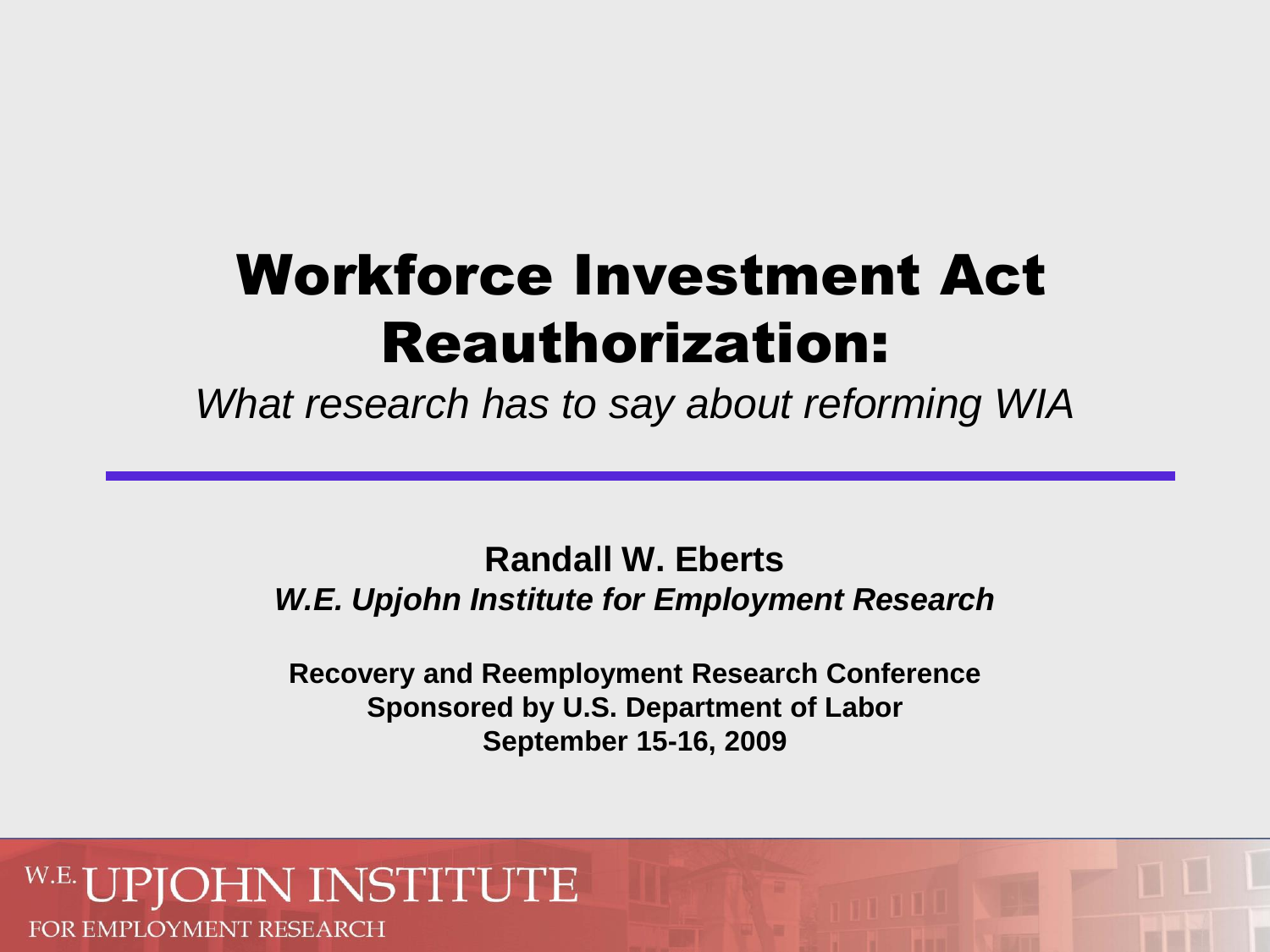### Workforce Investment Act

- • **The Workforce Investment Act of 1998 (WIA) was enacted to address deficiencies in previous workforce programs:** 
	- $\triangleright$  overlapping and redundant programs
	- $\triangleright$  limited access to services
	- $\triangleright$  unnecessary use of expensive training programs
	- $\triangleright$  training programs not targeted to the needs of businesses or workers
	- $\triangleright$   $\ldots$  and others
- In response to these deficiencies, WIA incorporated the following **guiding principles:** 
	- $\triangleright$  Customer focus and empowerment
	- $\triangleright$  System integration and service coordination
	- **▶ Universal access to services**
	- $\triangleright$  Increased accountability and efficiency through performance monitoring
	- $\triangleright$  Strengthened local decision-making through WIBs
	- $\triangleright$  Enhanced state and local flexibility
	- $\triangleright$  Improved youth services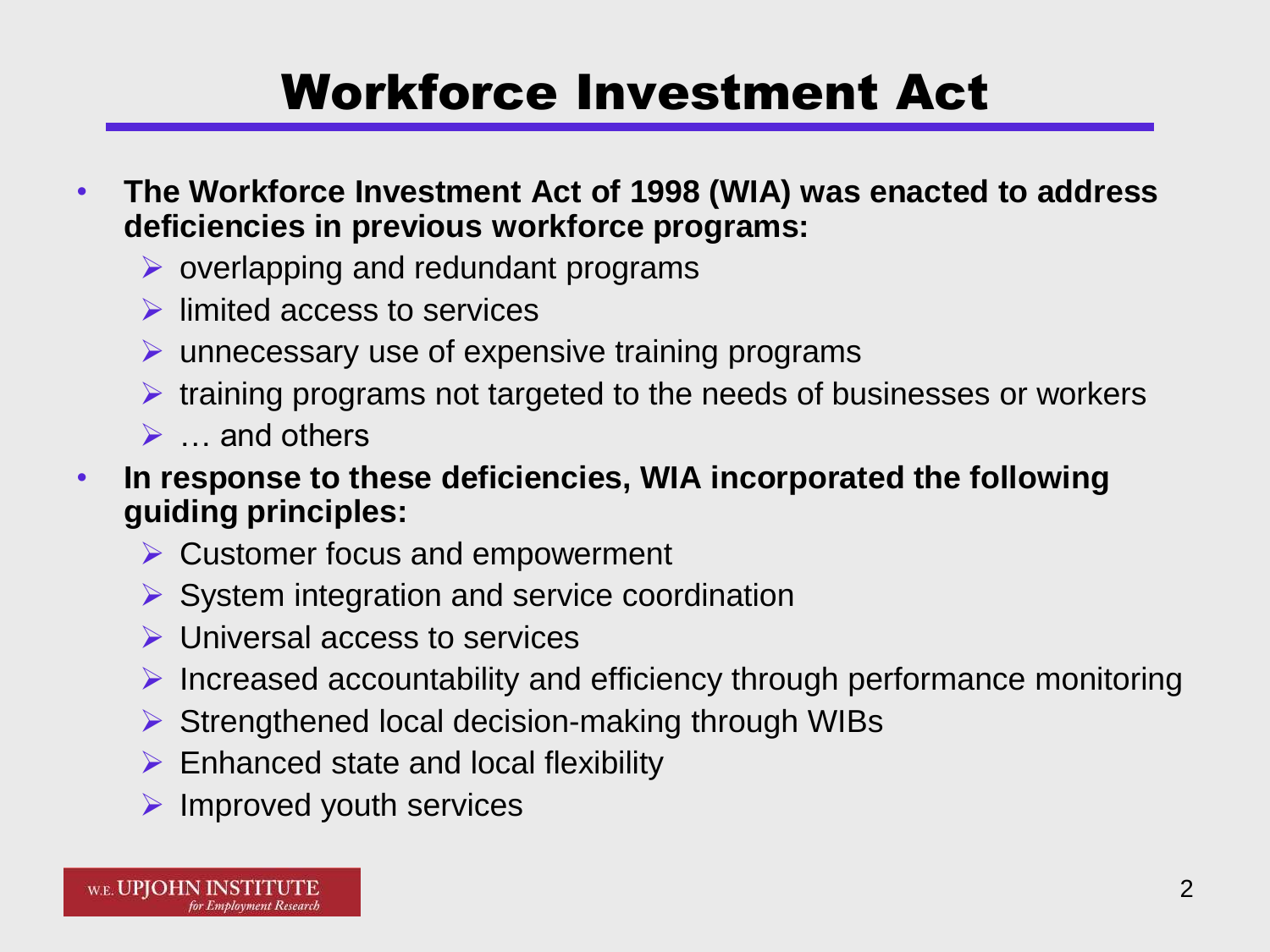# Key Challenges 2002-03

- Balancing accountability and flexibility under a broad-based federal grant-in-aid program.
- Maintaining cooperative federal-state-local relationships on an ongoing basis.
- Assuring that reporting and performance requirements do not adversely affect customer selection, services provided and outcomes.
- Balancing the effects of UI call centers and Internet-based claims processing with the role of One-Stop Career Centers.
- • Balancing the goals of universal access and serving those most in need.
- Determining effective roles for business in workforce programs and how to achieve and sustain them.
- Designing One-Stop Career Centers so orientation, management structures, and the layout for customer flow maximize outcomes.
- Integrating workforce services at One-Stop Career Centers and at other locations.
- Developing return-on-investment measures as a component of workforce performance management systems.

Barnow and King (2005)

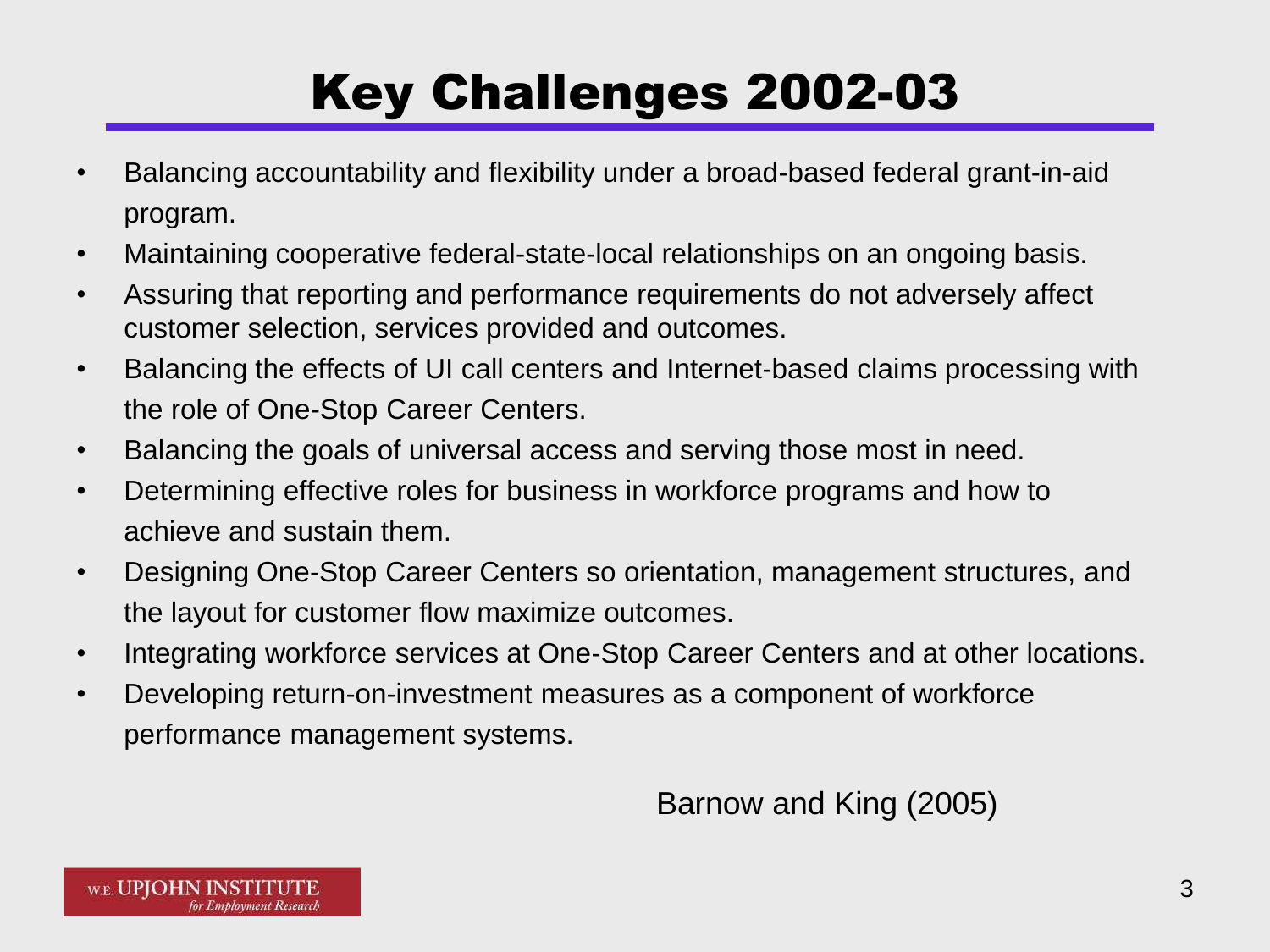| <b>Federal-State-WIB</b><br><b>Relations</b>                                                                                   | <b>Infrastructure</b>                                                                                                        | <b>Services</b>                                                                                | <b>Service Delivery</b>                                                                                                        |
|--------------------------------------------------------------------------------------------------------------------------------|------------------------------------------------------------------------------------------------------------------------------|------------------------------------------------------------------------------------------------|--------------------------------------------------------------------------------------------------------------------------------|
| <b>Balancing</b><br>accountability and<br>flexibility                                                                          | <b>Design One-Stops so</b><br>orientation, management<br>structures, flow of services<br>maximize outcomes                   | <b>Balancing universal</b><br>access with those in<br>need                                     | <b>Design service delivery</b><br>to be close to customers                                                                     |
| <b>Cooperative Fed-State-</b><br><b>Local relationships</b>                                                                    | <b>Improve performance</b><br>targeting and reporting to<br>reduce adverse effects on<br>customer selection                  | <b>Reemployment (Wagner-</b><br><b>Peyser) services are cost</b><br>effective                  | <b>Integrate workforce</b><br>services: UI/ES/Training<br>etc.                                                                 |
| <b>WIB-led local</b><br>partnerships with<br>effective role for<br>businesses on WIB<br><b>Boards</b>                          | Incorporate business-<br>focused metrics                                                                                     | <b>More emphasis on</b><br>demand-driven, high<br>return training                              | <b>Eliminate sequencing of</b><br>services-stress instead<br>targeting of services                                             |
| <b>Funding consistent</b><br>with demand for<br>services (GAO 2009)<br><b>Align Formula factors</b><br>with target populations | Local workforce system as<br>"innovative system"-<br>reward innovations through<br>special grants                            | More emphasis on youth<br>training combined with<br>work experience and<br><b>finishing HS</b> | <b>Simplify participant</b><br>eligibility and MIS<br>reporting requirements<br>and make them<br>consistent across<br>programs |
| <b>Consider States'</b><br>obligations when<br>estimating available<br><b>funds (GAO 2009)</b>                                 | <b>Fund infrastructure needs</b><br>for partnerships and One-<br>Stops and training to<br>ensure local and state<br>capacity |                                                                                                | <b>Implement smarter</b><br>delivery system-use<br>administrative data and<br><b>LMI data to develop</b><br>decision tools     |
| <b>More technical</b><br>assistance                                                                                            | <b>Require periodic</b><br>evaluations                                                                                       |                                                                                                |                                                                                                                                |

W.E. UPJOHN INSTITUTE for Employment Research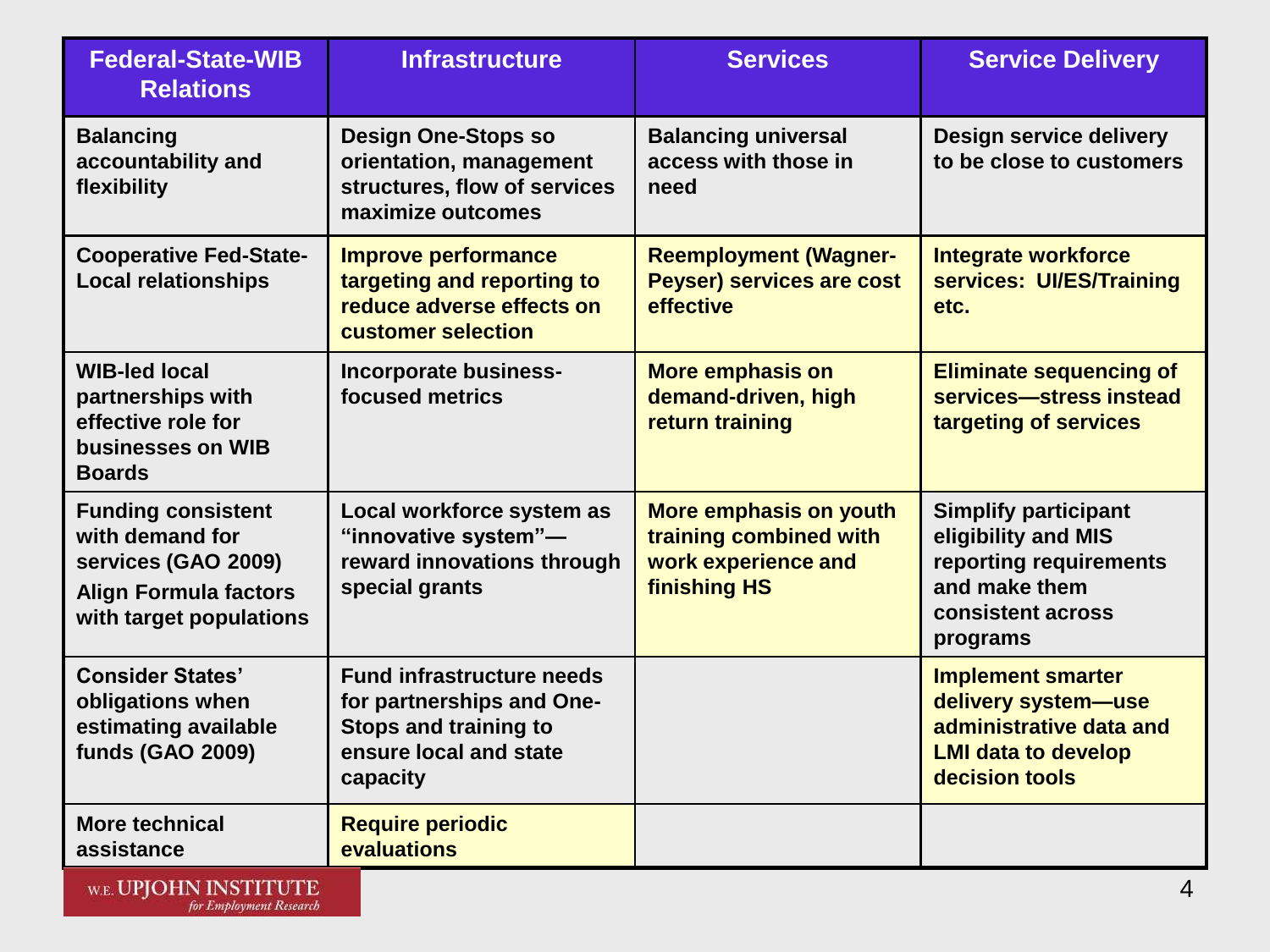#### Performance Measures

#### **Existing performance system can have adverse effects on customer selection**

- $\triangleright$  Heinrich (2005) shows that that participant characteristics affected states' measured performance, such that states serving more disadvantaged individuals (for example, high school dropouts) were less likely to qualify for a performance bonus.
- public employees can influence states' measured performance by engaging in  $\triangleright$  Heinrich et.al (2005): "probably the most discouraging finding of this study is that strategic behaviors such as limiting individuals' access to WIA program services."
- Others come to same conclusion: Trutko et al. (2005), Barnow and Smith (2004), Heinrich (2004), GAO (2002)
- • **Correct performance system by adjusting performance targets** 
	- GAO (2009) "One approach that would help would be to systematically adjust expected performance levels to account for different populations and local economic conditions when negotiating performance.
- **included adjusted targets in the 2010 budgets projects for WIA performance at the national level and plans to do the same for states**  • **USDOL has recognized the need for adjusted performance measures and has**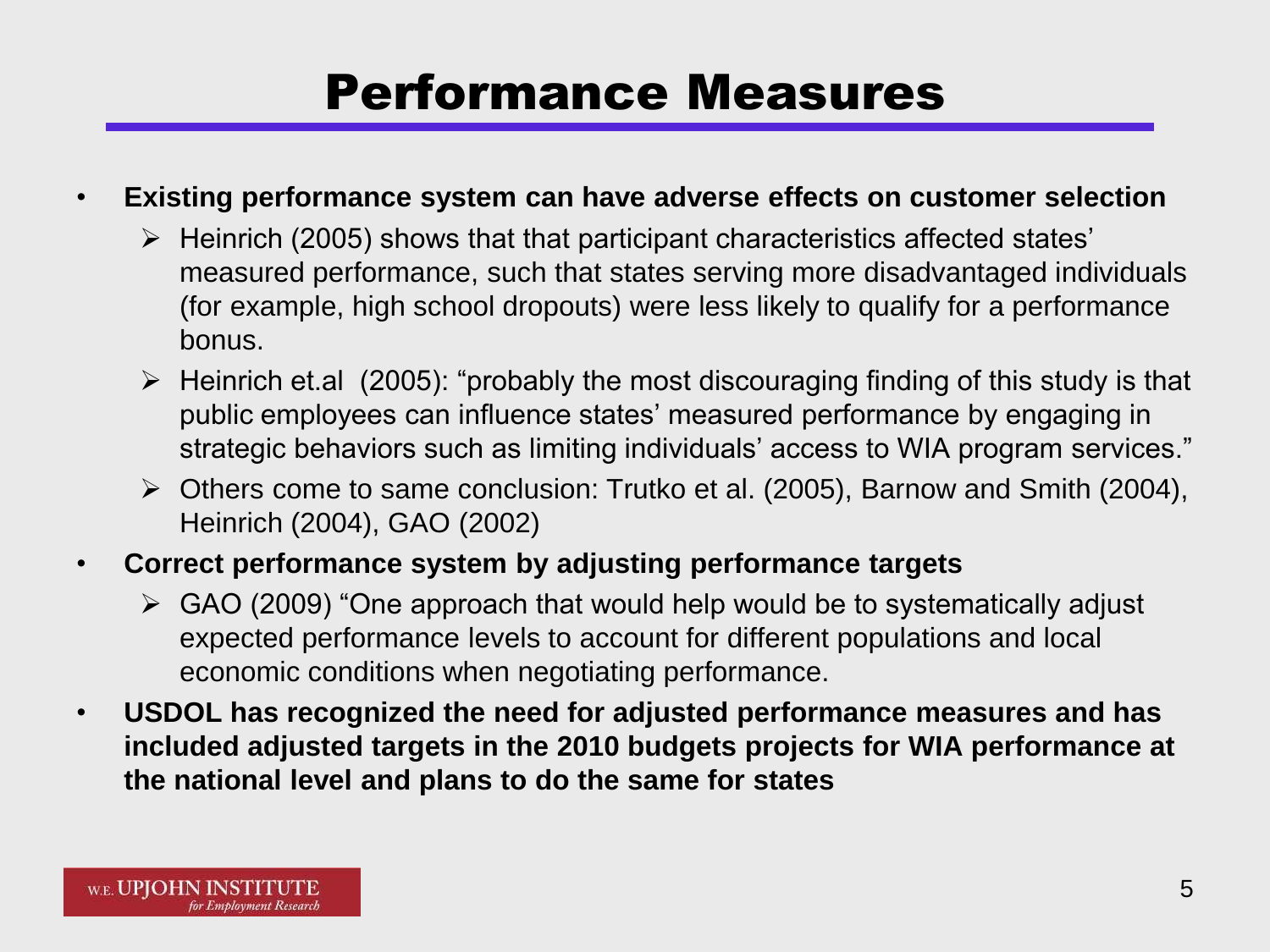### Employment Service

- **services are complementary with WIA services not duplicative**  • **Employment Service (reemployment services) is cost-effective and** 
	- $\triangleright$  ES provides WIA-type core and intensive services in most states and localities and WIA provides intensive and training services (Barnow and King, 2005)
- **work test, and referrals to job openings—are cost effective separately and even more so when provided jointly (e.g., Jacobson, et al. 2004)**  • **Major forms of reemployment services—job search assistance, UI**
- • **Cooperation between UI and One-Stop Center staff can enhance the effective of reemployment services for UI claimants (Decker et al. 2000)**
- **unemployment (Decker et al. 2000)**  • **Stronger enforcement of UI work test can reduce the duration of** 
	- services early in their unemployment spell reduces the length of  $\triangleright$  In addition, WPRS evaluation shows that identifying those likely to exhaust UI benefits and getting them engaged in reemployment employment spell (Black et al. 2003)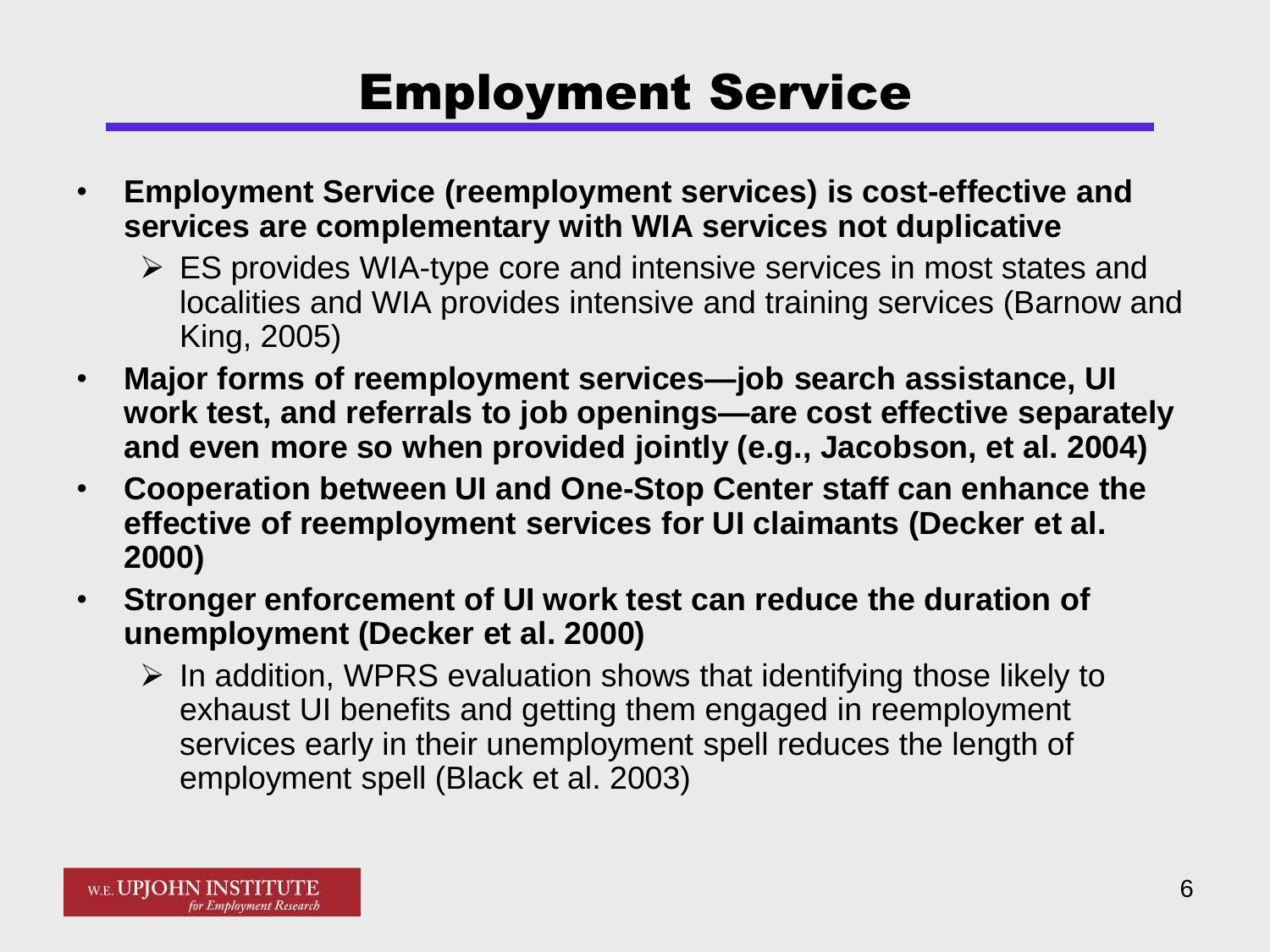## **Training**

- • **Training can be effective but one size does not fit all:** 
	- run (three to five years), OJT and occupational skills training are likely to  $\triangleright$  Research on workforce service strategies suggests that labor force attachment approaches yield employment and earnings impacts for some groups (gender, income levels, past work experience) in the near term; however, over the longer outperform them (summarized in King, 2004; recent evaluation by Hollenbeck, 2005)

- • **We get what we pay for: need more intensive and targeted training programs** 
	- LaLonde (1995): Public training funding is exceedingly small compared to the magnitude of the skill deficiencies that programs are trying to address
	- $\triangleright$  Expenditures per participant are smaller under WIA than under JTPA
	- Focus on higher return training courses (Jacobson, LaLonde, and Sullivan, 2002)
- • **Considering combining work experience with training, OJT, customized training and apprenticeships** 
	- MDRC's NEWWS evaluation, JTPA experiments, King (2004)
- **ITA evaluation shows no difference in outcomes between counselor-directed and customer-directed training, but counselors provided 5 hours of counseling for both groups before being offered training vouchers** 
	- $\triangleright$  Thus local agencies may benefit from flexibility to set up own approach (McConnell, 2006)
- **Youth training: publicly funded training has been shown not to be effective for results from the Job Corps evaluation (McConnell, 2006, 2008) economically disadvantaged youth (LaLonde, 2003), except for some promising**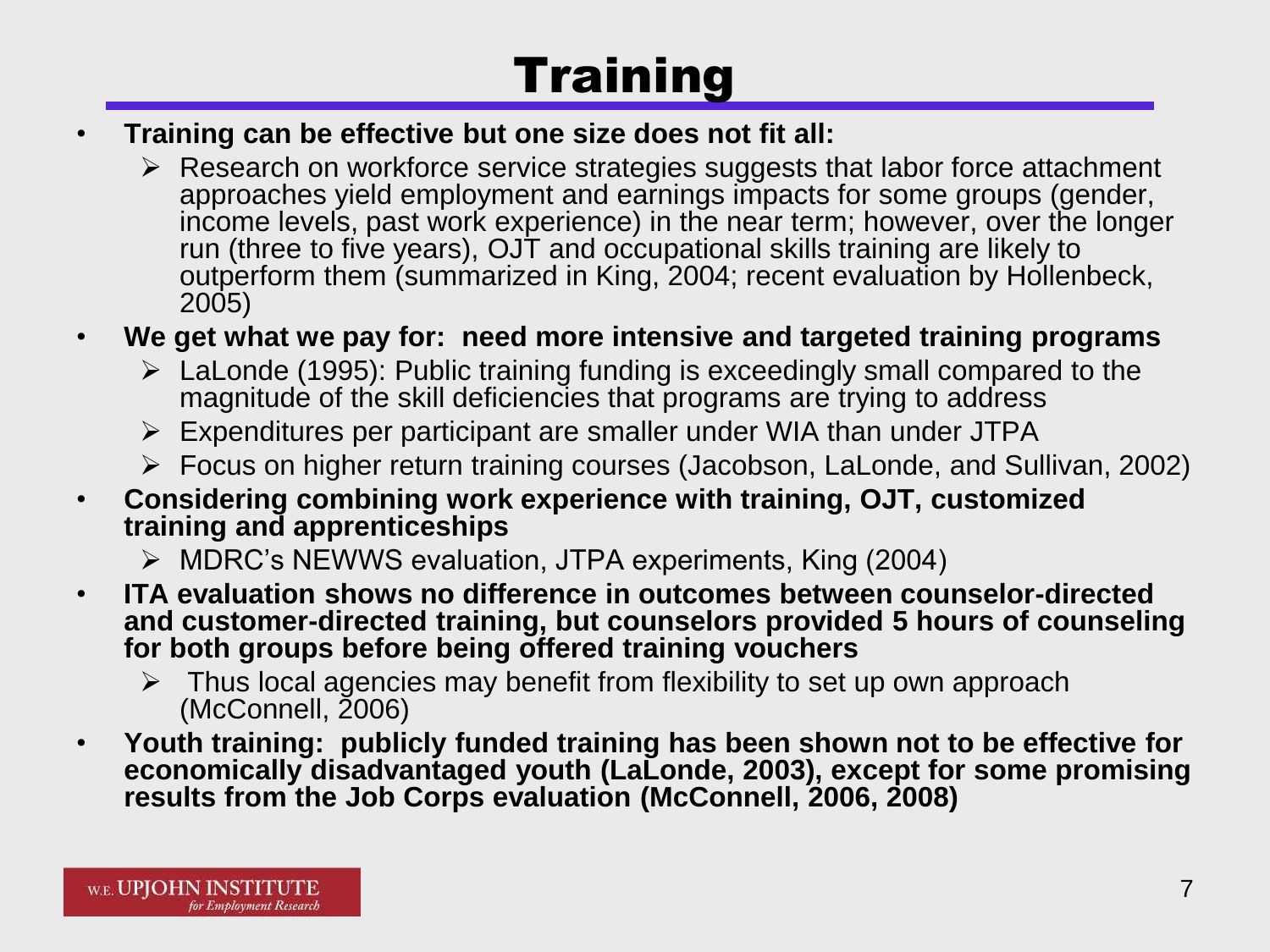## Smarter Delivery System

- • **Target services (Decker et al. 2005; Black et al. 2003)** 
	- $\triangleright$  Research finds that statistical targeting does better than caseworkers in assigning customers to services that provide the largest returns (Lechner & Smith, 2007; Bell & Orr, 2002)
- **Develop a set of decision-support tools that uses administrative and other data to provide customers and staff with customized information on:** 
	- $\triangleright$  Employment prospects
	- $\triangleright$  Identifying effective services for individual participants
	- $\triangleright$  Targeting resources
- Integrate workforce MIS with educational data and business talent needs
- **Becovery Act provides funding to upgrade and transform the way in which public services are delivered (TEGL):** 
	- $\triangleright$  Target the use of funds on services that most efficiently and effectively assist dislocated workers
	- $\triangleright$  Integrate the implementation of DW services with reemployment services and UI programs
	- $\triangleright$  Integrate data-driven counseling and assessment into service strategies
	- $\triangleright$  Provide easy and seamless access to all programs regardless of their point of entry
- • **Frontline Decision Support System—State of Georgia (Eberts & O'Leary, 2002)**
- • **USDOL sponsored Work First pilot that targeted participants to providers based on likely success—25% difference in entered employment over control (Eberts, 2002)**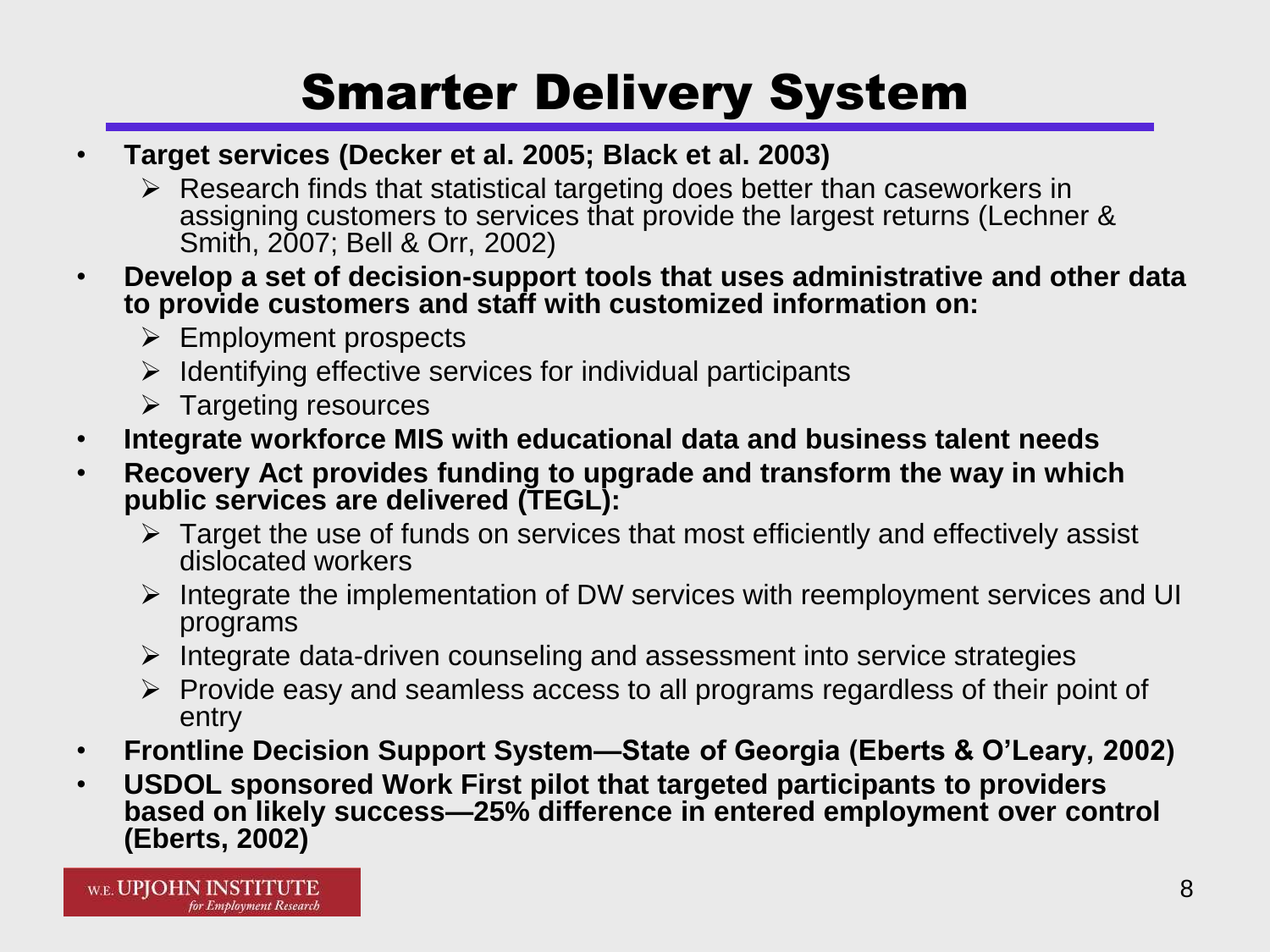### Conclusion

#### • **Research can't answer all the issues related to reauthorization**

- Some aspects of reforming WIA require political negotiations (Fed-State-Local relations); following best practices in system organization; and adhering to good management and business practice (e.g., Baldrige Quality Award criteria)
- and understand their multiple and varied needs  $\triangleright$  Some aspects require common sense: Need to stay focused on the customer;
- the local level with WIBs providing strong leadership Understand the nature of local labor markets: Bring together key stakeholders at

#### • **If we follow the research:**

- $\triangleright$  Performance measures need to be adjusted for outside factors
- $\triangleright$  Keep and enhance key services: reemployment services (Wagner-Peyser) and training
- $\triangleright$  Integrate and coordinate services
- Develop smarter service delivery systems using integrated data systems and statistical tools
- **To do this, we need:** 
	- $\triangleright$  Additional research
	- $\triangleright$  Technical assistance and infrastructure support to develop a more comprehensive, integrated, and coherent system